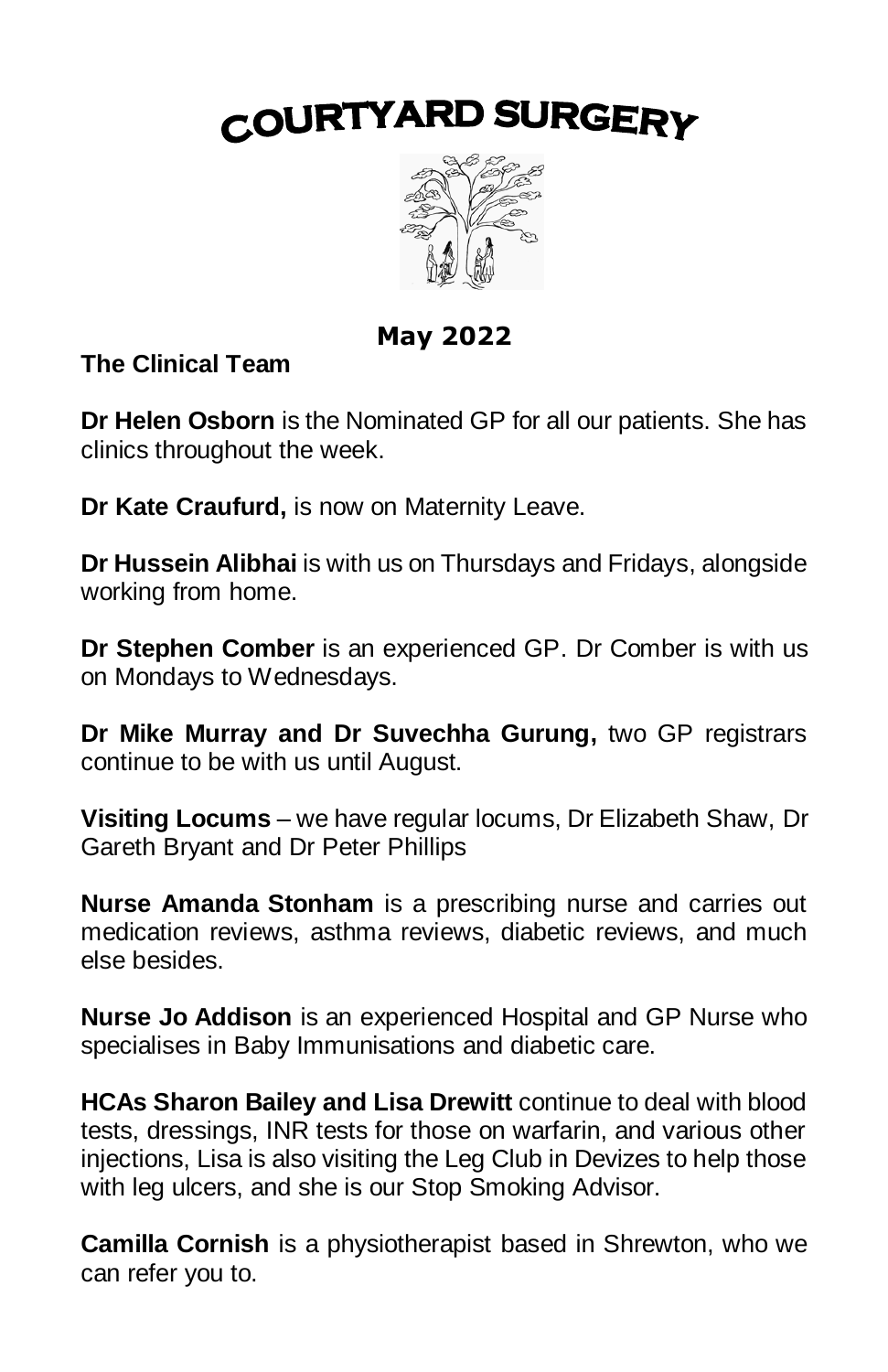### **The Non-clinical Team**

These are the people who support our patients and provide the clinicians the support they need to provide high quality care.

**Colin Osborn** Data and Finance Manager, providing support and help wherever needed.

### **The Patient Liaison & Support Team**

Dawn, Hannah, Orla, Sarah, Sharon and Vikki are the core of our Patient Team. They are your first point of contact, and take messages for the clinicians, prepare prescriptions for signing and the detail of referrals, amongst the other tasks that help you get the best care.

#### **Sally Beeko**

Sally is a pharmacist working from home, approximately 10 hours per week. Sally can approve medication requests, can ask the GPs to approve repeat prescriptions, or change prescriptions. Sally may call you at home (this could be at weekends) to do medication checks, before renewing prescriptions.

#### **Christina Smith**

Christina has two roles. One is as Elderly Care facilitator working with us here at Courtyard and The Orchard partnership, alongside working with slightly younger people who may need help navigating their way through the different options for support.

#### **Wiltshire Centre for Independent Living's Hannah Webster Age Concern's Liz Woolvern**

Hannah and Liz work together, and with Christina, across various practices providing support for Elderly or infirm people and their carers. You can be referred to them by the Patient Liaison Team.

#### **Mary Connor & Lorraine Harris**

Mary was a senior NHS manager prior to retiring and has been helping us to plan how we will work in a post-covid world. She has also been leading the organisation of our COVID vaccination arrangements. She is also providing some general business support to the practice.

Lorraine is assisting Mary with general business support to the practice, including contracts, audit and quality assurance.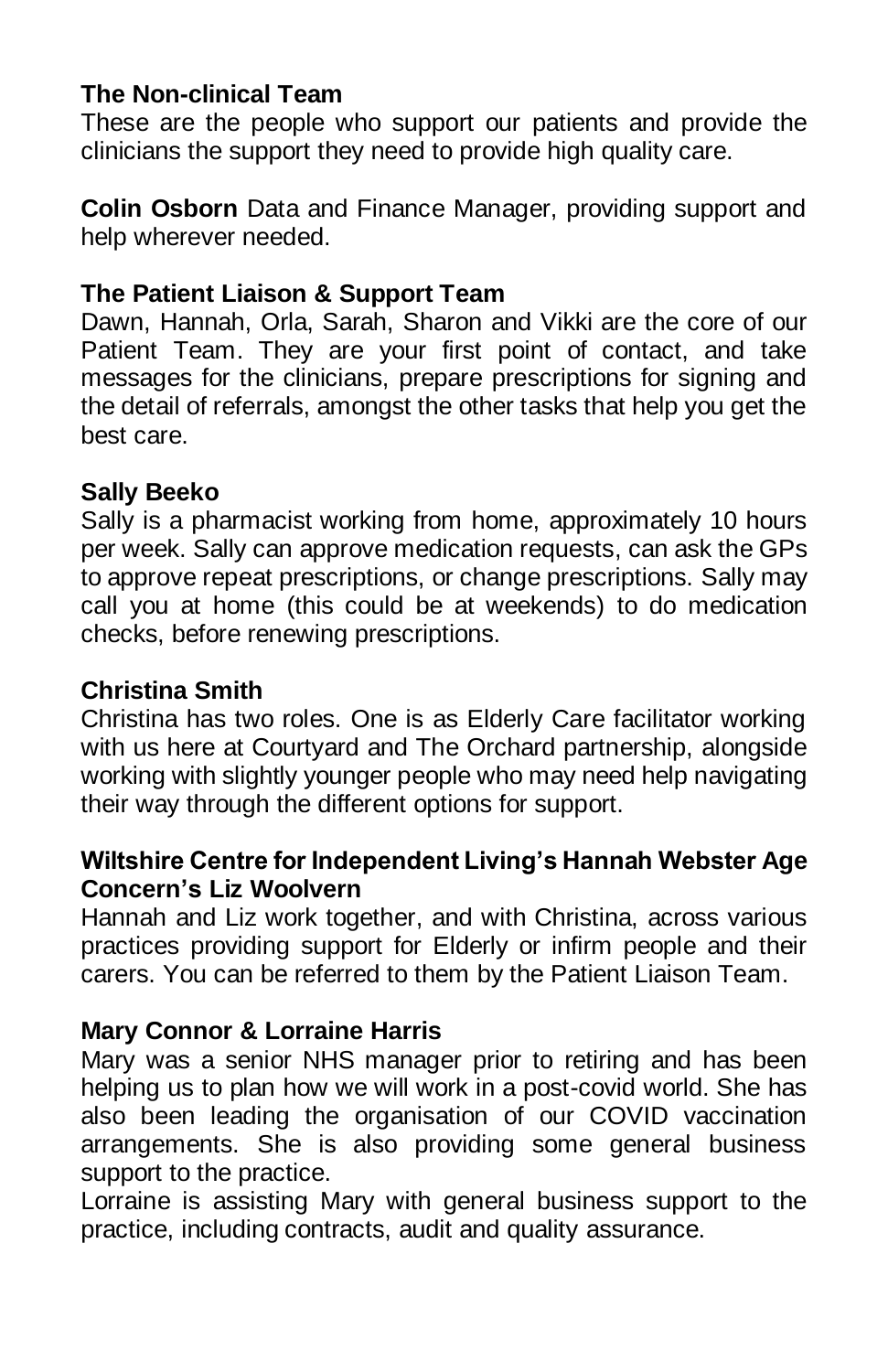# **CCTV**

Cameras have been fitted. These will cover the outside of the building, including the front garden, the long corridor and the area in front of reception. This last camera will record sound. Recordings will be stored within the surgery building and deleted automatically after 10days, but clips can be stored for longer and saved to patient records.

Unless there is an incident, the recordings will not be viewed. We have spoken to neighbours whose homes or access will be within the range of the cameras and they have no objection. They will be aimed to avoid the pavement in front of the surgery and garden.

### **[www.courtyardsurgery.co.uk](http://www.courtyardsurgery.co.uk/)**

From the website you can order medications, contact us with questions and much else. Via **DoctorLink** you can enter your symptoms and get advice about who you should contact to get the correct care. The surgery gets sent details of these questions and answers. At the end of last year, I said that in the next few weeks we will change from DoctorLink to a different system for online consultations but the only difference you might notice is the logo on the website. We will be going with Airmid, which has been developed by the company that provides the Surgery. You will be able to get online advice even if you do not use the Airmid App/

**Phone apps** These allow you to access your medical record, order prescriptions and get medical advice via your mobile phone. There are two main ones used in Wiltshire. Airmid which has been developed by the company that provides the clinical software used in all the surgeries in Wiltshire, and the local care homes, and the NHS App. Both can be downloaded from Applestore and Playstore, and you will need to be able to prove your identity including you NHS number. If you need more information to set up the app, drop us an e-mail and we will send you what you need. To fully use these apps, we made need to make small changes at this end. Let us know if you need increased access and we will arrange it.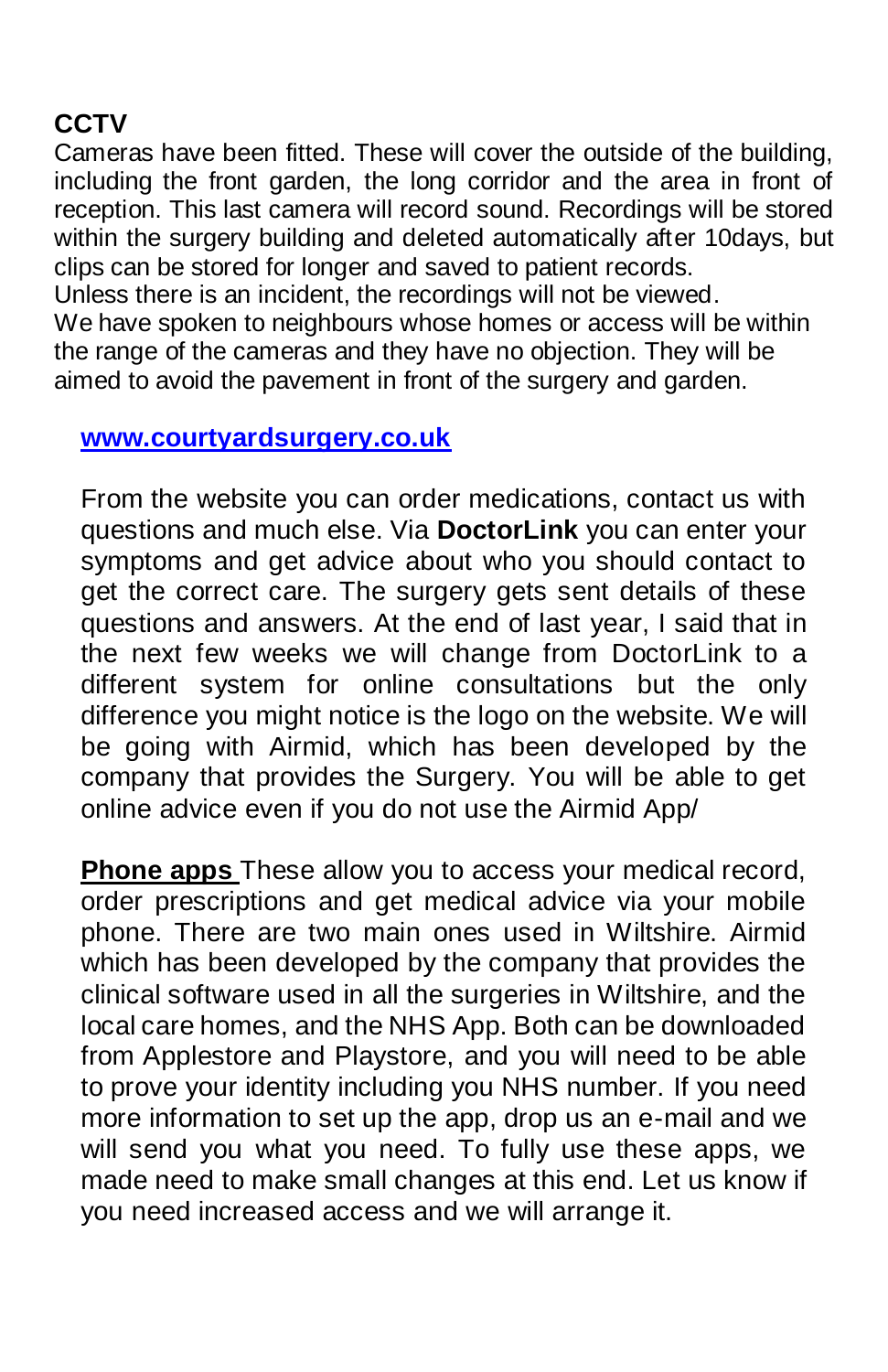# **Online Access to Medical Records**

In 2019 the government announced that from 1/4/2020 patients would have access to any medical records recorded after that date. We started preparing for this, but no follow up announcement was made and there was no publicity. 40% of our patients now have online access to request medications or see parts of their record. 7.6% can see everything that we have added to their record since April 2020.

The government has announced that there will be full access from sometime in April 2022 and we are working with NHS Digital as a trial practice for switching on this access.

Once switched on those of you with the Airmid or NHS Apps will see their medical records from the switch on date or April 2020 if it has already been set up. Otherwise, you will be able to register and see information via our website or register with one of the apps. We will need a piece of Photo ID, and an official letter with your address on it.

You will not be able to see everything. Information entered in your record by Hospitals or Community Nurse teams will not be visible, but some letters from them will. You will be able to see notes taken in appointments but not all the notes the patient Liaison team takes when you phone up. You will be able to see your past prescriptions and if your latest has been sent to the pharmacy. You will be able to see the result of tests, alerts and recalls.

If you disagree with something that has been written or want to add information to your record because something has been missed, you will be able to do so.

#### **There are certain exclusions from the offer of online access.**

Vulnerable patients may be at risk of allowing online access to their medical records/ information to a third party through coercion.

If clinicians consider that it is in the patients' best interest to restrict online access to information, they have the right to refuse access/ restricted access settings.

Potential patient groups vulnerable to coercion include:

- Victims of Domestic Violence and Abuse (DVA)
- Patients with learning disabilities/ reduced mental capacity

• Children

Individual/s acting on behalf of a patient may request access to a patient's online account:

Parents or Guardians, Carers, People with Power of Attorney, Friends or family with the patient's consent, Care or Nursing Homes with the patient's or NOK's consent.

NHSE and RCGP recommend any proxy access is routinely removed for children between the ages of 11 and 16 years, in most cases here it will be 13<sup>th</sup> birthday.

Children from the age of 11 can have access but will be interviewed by a doctor first.

Delegated authority may state that Foster Careers can have electronic access to their foster children's records – this would need to be confirmed with the Looked After Child's allocated Social Worker.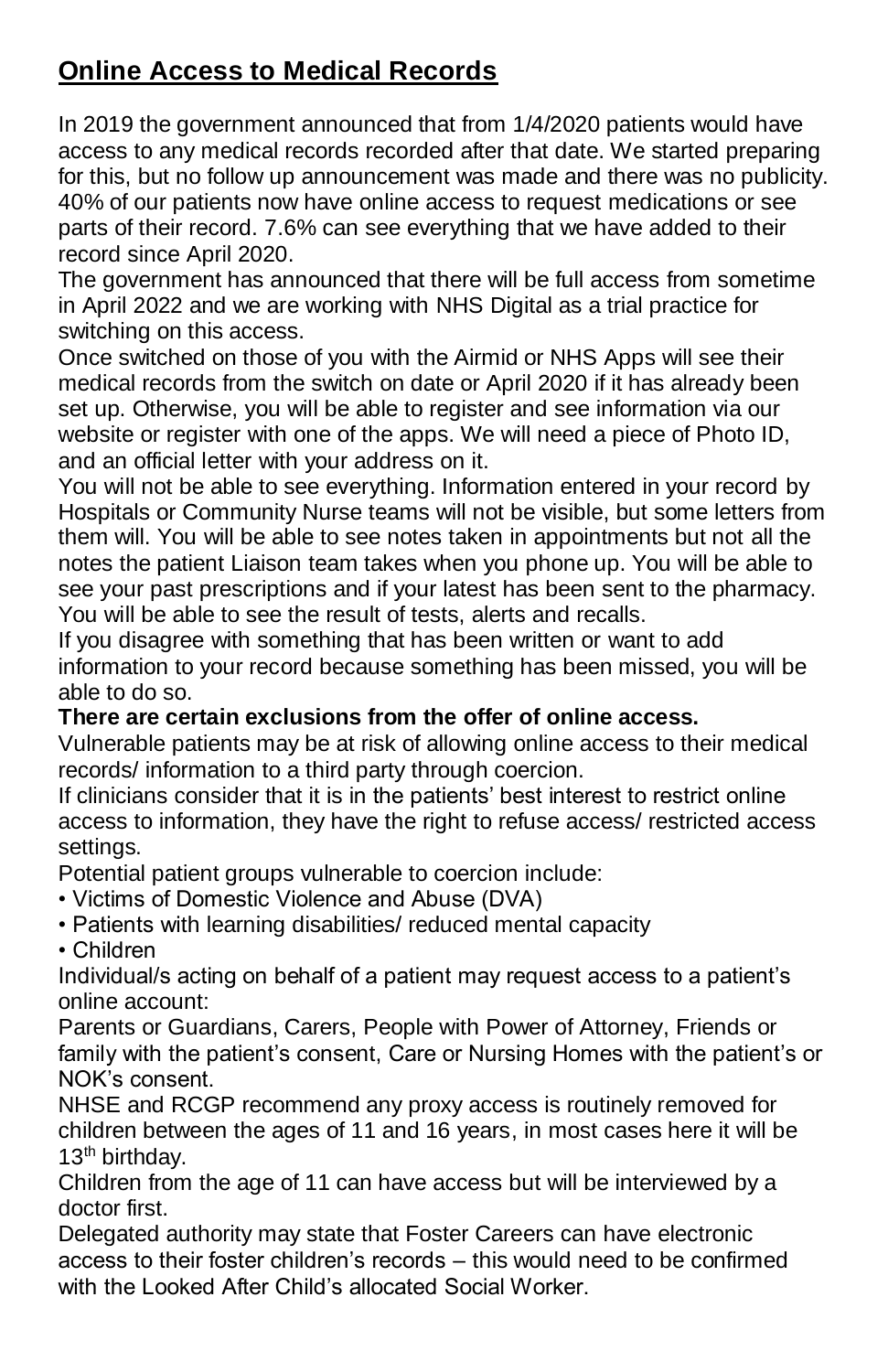# **Covid Test Scams**

There seems to be a number of new scams around following the change re Covid testing at the start of April. If you are approached by patients for advice, below are some lines you can use in messaging:

Contact tracing ended from 24 February 2022 and the Government is no longer issuing SMS or emails to close contacts. People will never receive a text from NHS Test and Trace or another government department advising them that they need to pay for a test. All groups that are eligible for testing will be provided with free tests.

Anyone who is contacted should immediately report it. If a patient or member of staff are suspicious about an email received, forward it as an attachment to report@phishing.gov.uk. Suspicious text messages should be forwarded to the number 7726, which is free of charge.

# **COVID**

We will continue to insist on masks being worn within the surgery for the foreseeable future, to protect both staff and patients. We will also be checking temperatures as people arrive.

All staff have Lateral flow tests on Mondays, Wednesdays and Fridays.

Despite what you may have seen on some online news sources, you do not need the NHSApp, or online access to show your COVID Pass on a mobile phone.

Go to. <https://covid-status.service.nhsx.nhs.uk/>

# **Practice based COVID Boosters**

The surgery is now offering appointments for COVID boosters to the over 75's and those that are clinically vulnerable. The surgery cannot vaccinate the under 18's. Eligible patients will receive letters through the NHS.

Patients have the option to book to the local vaccination centres or can come along to the surgery. The surgery will be contacting eligible patients over the next few weeks.

We have had three vaccinations in April and have planned others for May. Sarah will be phoning people as they become eligible.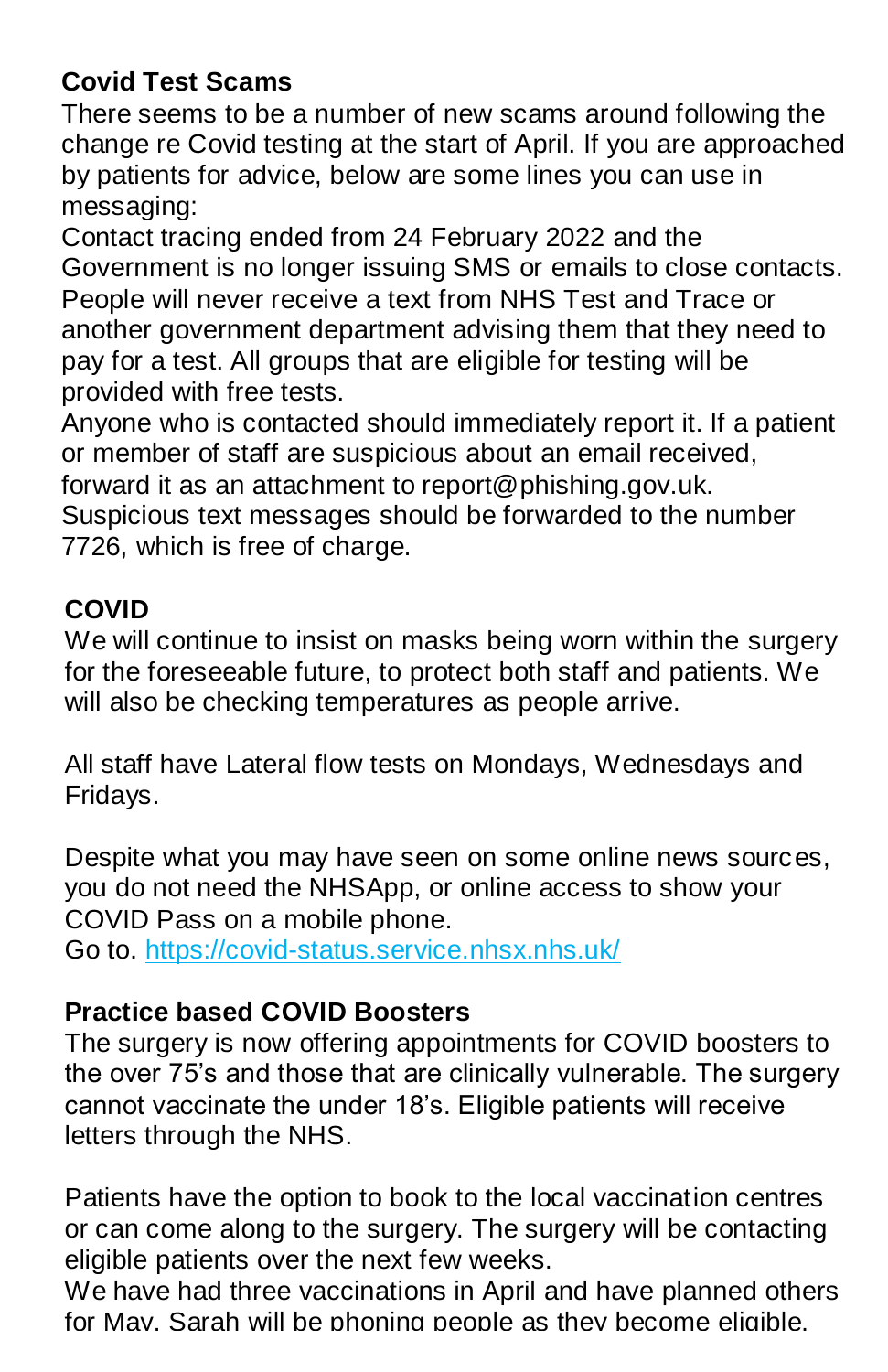# **The Friends of Courtyard Surgery**

This social and fundraising group has raised much needed funds to buy equipment to help us provide additional services to our patients. The machines that are lent out for home blood pressure readings are funded by the Friends. They have also raised enough money to replace the surgery defibrillator. This is rarely used but lifesaving equipment, many will remember Dr Craufurd loading it and other equipment into her car to successfully treat someone who had collapsed near DAPS. FOCS are also funding equipment that will allow Drs and Nurses to do home ECG recordings.

In the last few weeks, the Friends have bought the Defib, and ECG and extra Blood Pressure machines have been ordered for our patients to borrow.

If you would like to join this sociable fundraising group, please give your details in at reception and we will pass them on, in confidence.

### **Text Messages – An apology**

In case of an emergency any of the seven Sarum West Practices, can provide care for our patients. We can link our phone and computer systems if need be. On Thursday April 28<sup>th</sup> Tisbury Surgery switched back on its appointment reminder system. Unfortunately, the computer it was linked to was set up with access to all the appointments across all 7 practices and messages were sent out saying that our patients had appointments at Tisbury Surgery. Thank you to everyone who phoned us to find out what was happening. We were the first surgery to tell Tisbury that they had a problem.

## **Non-COVID vaccinations**

Our vaccines are delivered on Mondays. Because of the Bank Holidays there will be weeks when there will be no deliveries. This means that if we have to order in a particular vaccine for someone there may be delays.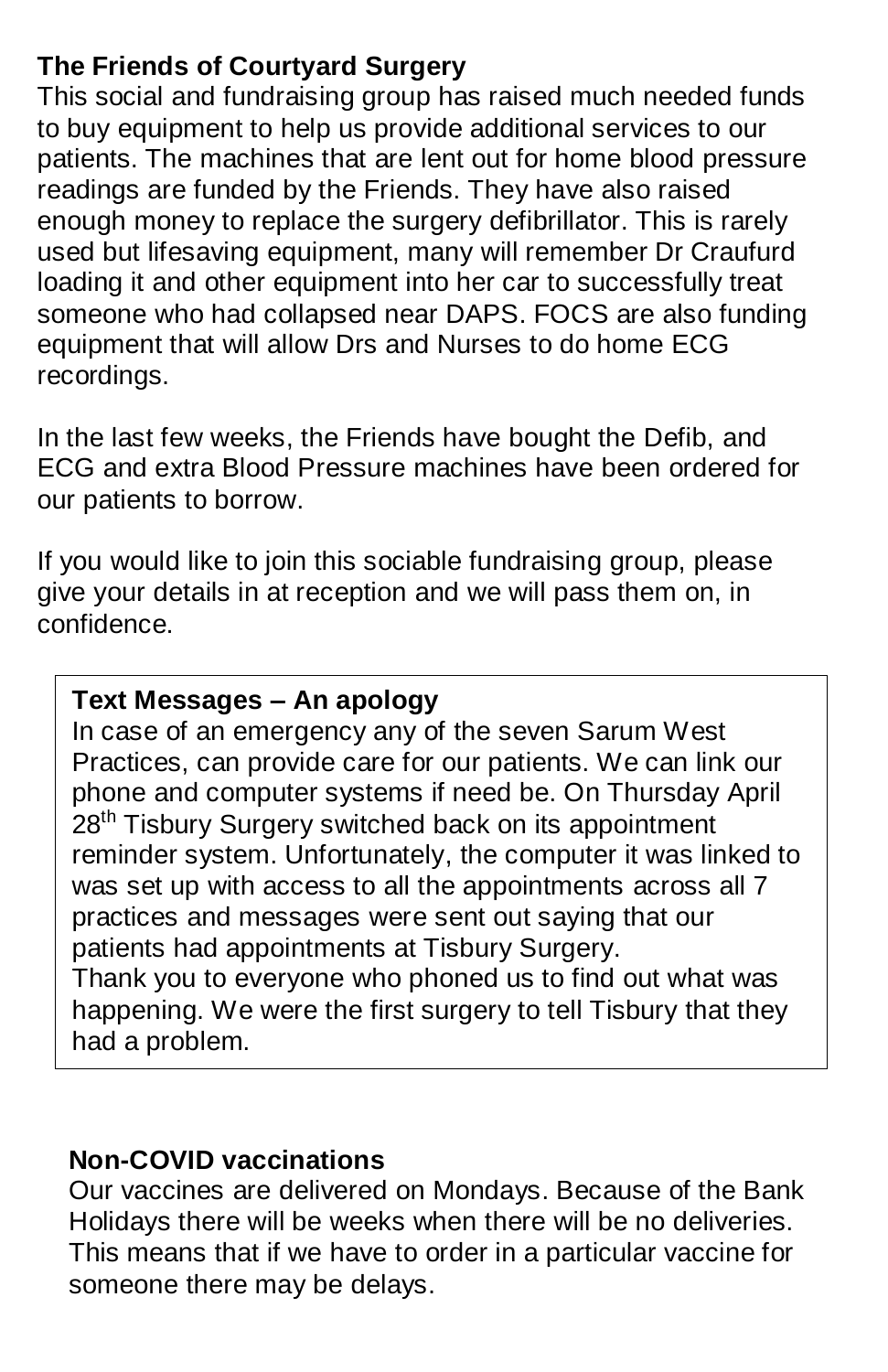## **Appointments and Booking Appointments**

As we come out of the COVID emergency we are changing how we work and manage our appointments. The changes are based on a mixture of government instruction and feedback from our patients.

Over the coming weeks we will be making three hours of appointments available outside of normal working hours. From October, there will be small number of weekend appointments available as well.

We are also changing how me handle requests for a call back.

Currently all calls go onto one list and the various doctors decide who to call, based on the perceived urgency, and if they have previous contact with the patient. If you ask, the Patient Liaison Team can add a note at the beginning saying Dr X please. After the changes, the team will be able to book calls to a particular doctor and give a better idea of when the call back will be made.

Currently people with online access can book on the general telephone triage list, but when the changes have been made, they will be able to book a call with a particular doctor.

There will also be more appointments available during normal working hours to see a doctor in the surgery, but for the moment these will still only be bookable by the doctors.

Specific time is also being set aside for the doctors to read incoming letters and process prescriptions, rather than this being left to the end of the day. This will mean that we can react more quickly to urgent matters

### **Courtyard Surgery Birdwatch**

The collared doves are back, have made a nest and hatched their first eggs.

The first Blackbirds have fledged.

Robins have been seen flying in and out of the shrubs and wall ivy, but we do not know if they are nesting yet.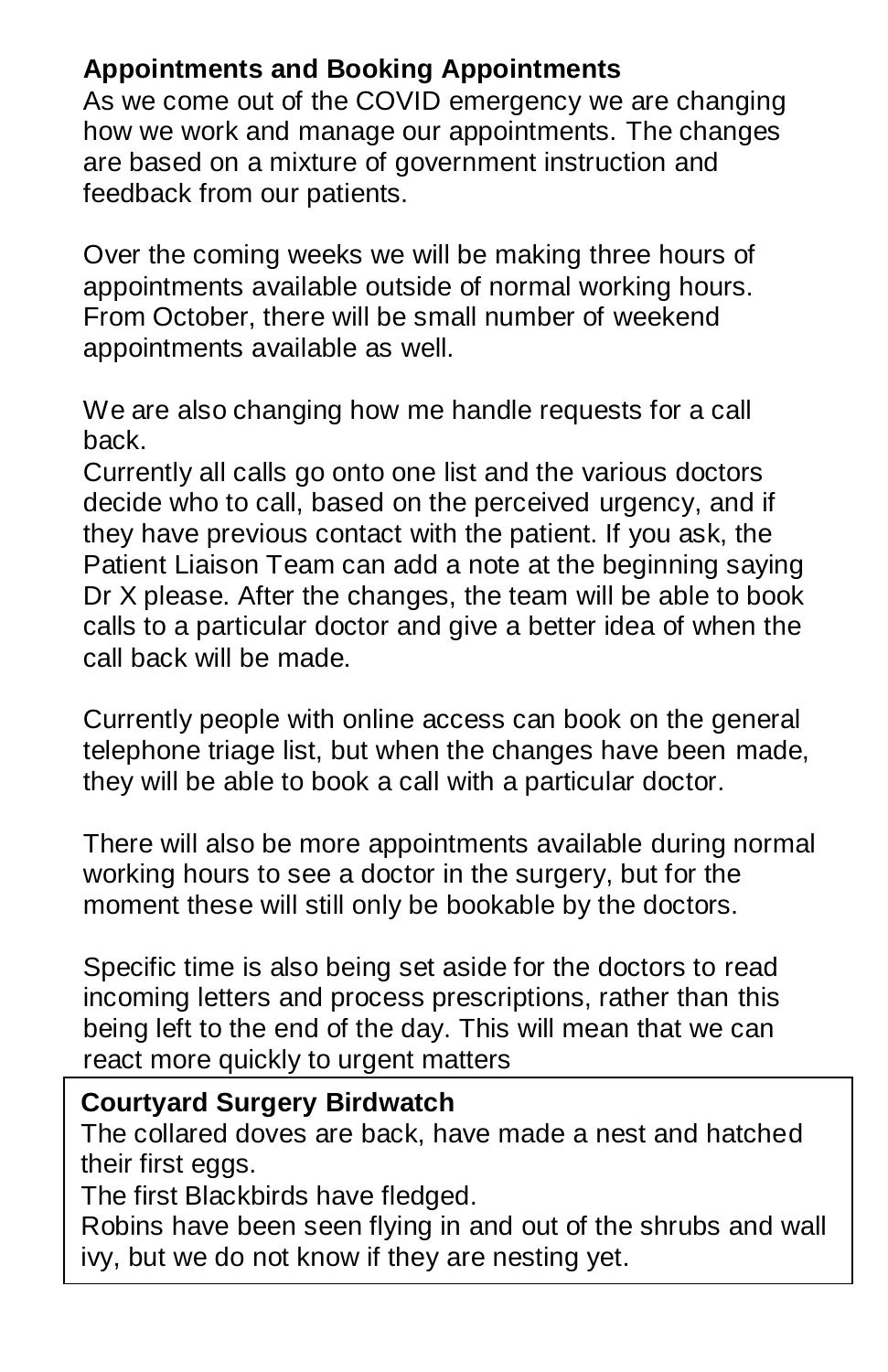## **Cervical Screening Primary Care Network Pack**

NHS England and NHS Improvement (NHSEI) South West has produced a primary care resource pack which provides healthcare professionals practical information to identify actions that will result in improved Cervical screening coverage, particularly amongst those in underserved communities.

# **Call for reporting**

Healthcare professionals and patients are asked to report any suspected adverse reactions associated with the use of COVID-19 vaccines to the Coronavirus Yellow Card reporting site at https://coronavirus-yellowcard.mhra.gov.uk/ or Yellow Card App.

### **COVID-19 vaccination during the perinatal period and for women of child-bearing age guide**

Data continues to show variations in COVID-19 vaccination uptake among women of child-bearing age and during the perinatal period. Uptake is lowest among women in Black African, and Black African Caribbean, Bangladeshi and Pakistani communities, and those living in the country's most deprived areas.

### **Advanced notification of vaccination cohort invites 5-11 year-old Invites**

Invites for 9-11year olds landed last week. Invites for 7- 8 year-olds land on people's door mats this week. Looking ahead, invites for 5-6-year-olds will also land next week. Sites are asked to increase capacity to ensure equitable access outside of school hours and accommodate the increase in local demand for all children-aged cohorts and promote available capacity in family clinics.

Spring Boosters: Invites will continue for those eligible for spring boosters this week, including reminders for those eligible and over the age of 16 years.